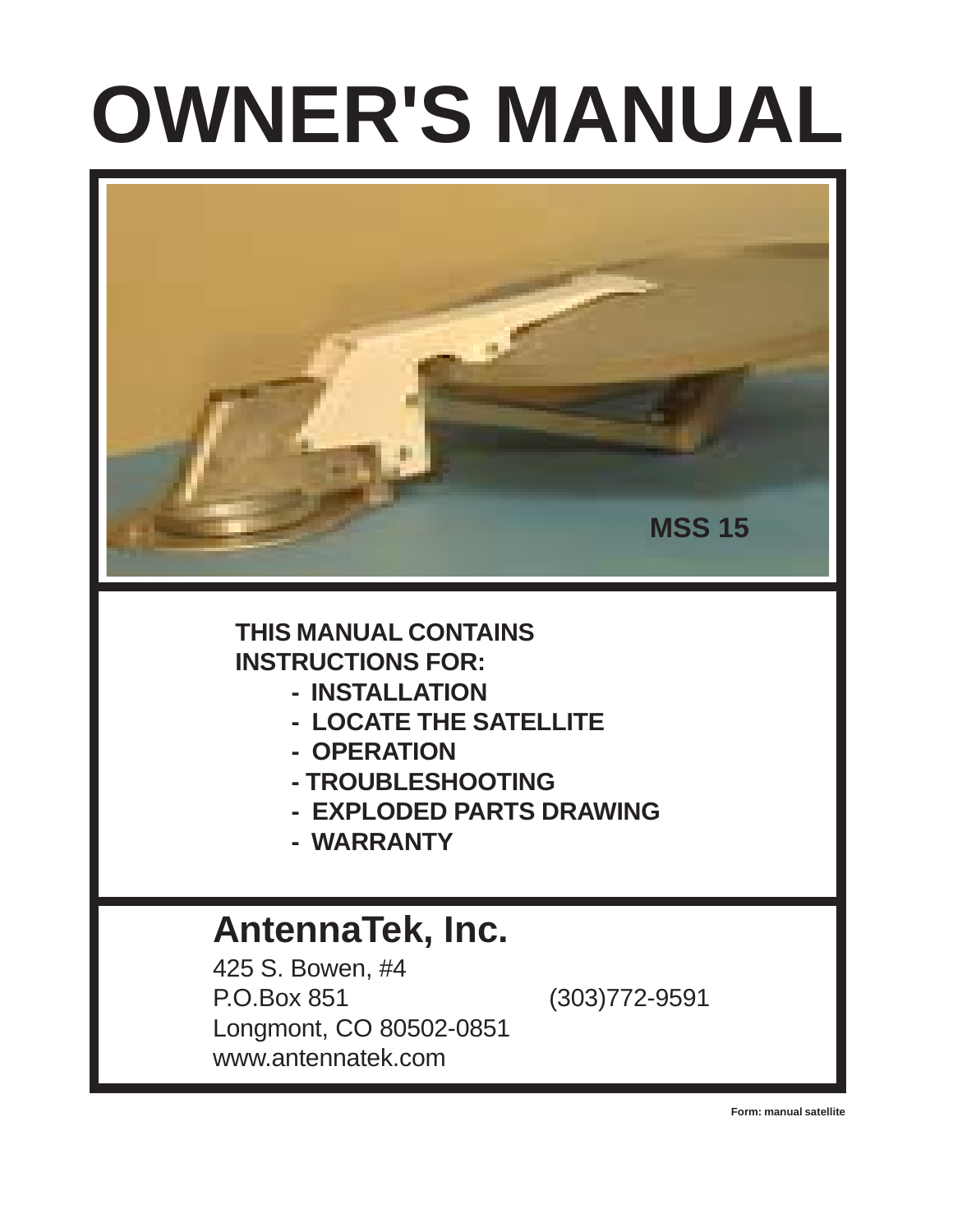# **SECTION I INSTALLATION**

## **CONTENTS FOR ALL MODELS**

# **Qty. Description**

- 1 Dish or reflector
- 1 LNB with single output
- 1 Lift assembly
- 1 15' Coaxial cable
- 1 Ceiling plate
- 1 Rotation handle
- 1 Elevation handle assembly
- 10 #8x1" Round head sheet metal screws
- 4 #8X3/4" Round head screws
- 1 Spring
- 1 Washer
- 4 1/4" x 1/2" Carriage screw
- 4 1/4" Nut

#### **MODEL: MSS 20**

- 2 15' Coaxial cable
- 1 LNB with dual output( no single output)

# **Installation Planning**

#### A. Pre-wired Vehicles:

Follow the instructions in this manual in conjuction with the RV manufacturer's recommendations to locate and install the lift assembly.

#### B. All other Vehicles:

Location of the lift assembly must allow dish to point towards the rear of the vehicle when resting in the travel position, and must clear all roof mounted equipment when being raised, lowered or rotated. The roof should be flat and not be more than 5.0" thick. If the roof is not flat you may need a roof wedge. If the roof is more than 5.0" , you may need an extention kit. Both items are available as options.

The inside ceiling must be clear of obstructions to ceiling plate and handle.

For the cleanest installation, it is recommended that the coaxial cable enter through the roof and be hidden inside a closet or cupbord.

Locating the lift assembly close to the satellite receiver will simplify the installation.

## **WARNING ! ! ! READ BEFORE INSTALLING**

**- Electricity Kills!!! Power lines may be overhead. Care must be taken when installing or raising the dish and lift assembly. Before drilling, care must be taken not to damage any wiring that may be located between the vehicle roof and ceiling.**

**- You will damage your system and void your warranty if:**

**You drive your vehicle with the dish in raised or partially raised position**

**Lower the dish with the pointers on the ceiling plate and rotation handle misaligned**

# **TOOLS REQUIRED:**

# **Mechanical Installation**

- Electric drill.
- Drill bits: 1/16" and 1/2" Dia.
- 1-1/2" Diameter hole saw
- Phillips Screwdriver
- Hex nut driver
- Extension cord
- Combination wrenches (2)
- Tape measure or ruler
- Hacksaw
- Pliers or vise grips

# **Supplies**

- Non-hardening caulking compound or silicone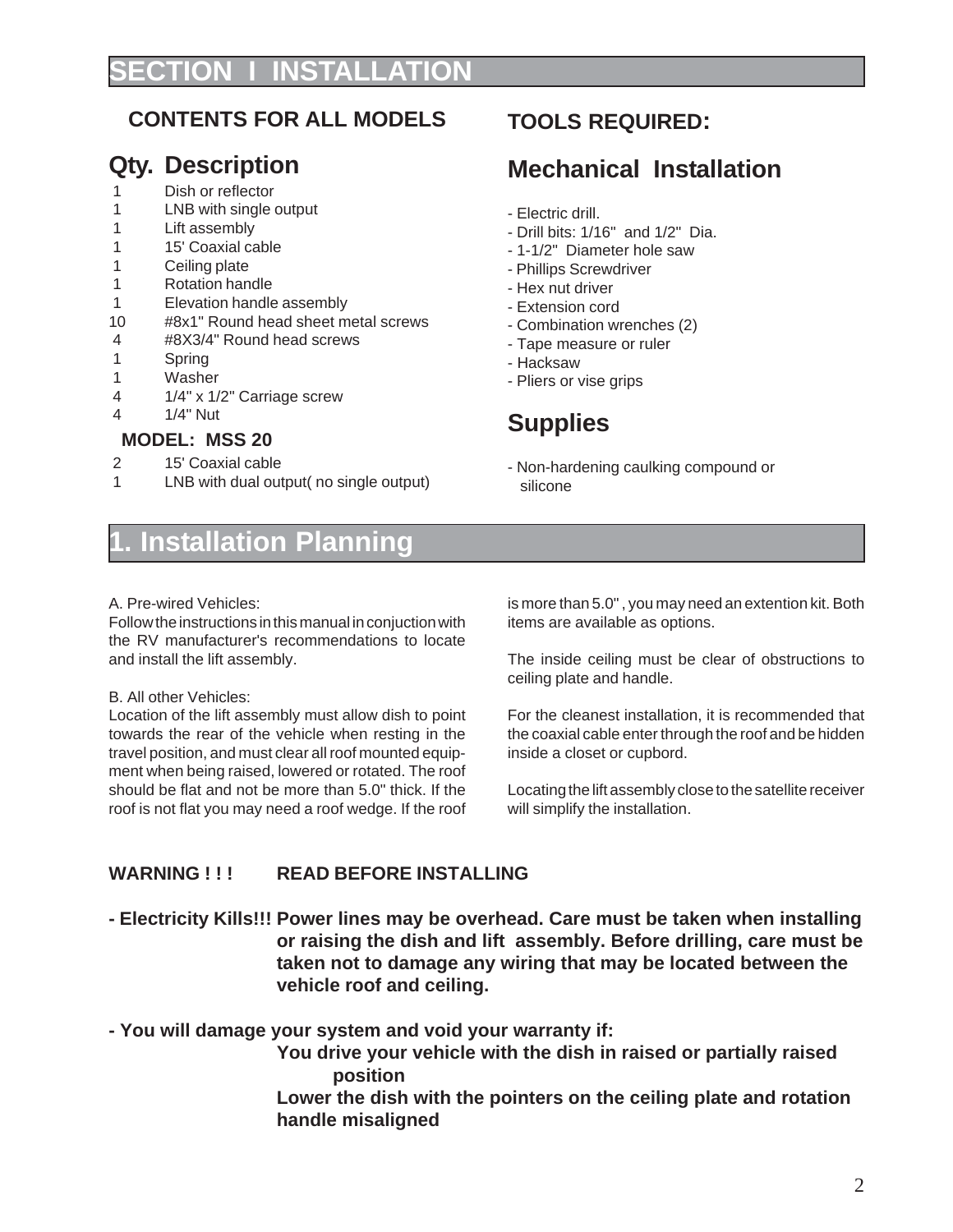# **2. Installation**

Step 1: Tape the drill template to the roof of the vehicle in the position where the lift assembly will be installed.

#### **Note: The arrow must point towards the rear of the vehicle. 30" of rearward clearance is required.**

Step 2: Using a 1-1/2" diameter hole saw, cut a hole through the roof and ceiling for the center shaft.

Step 3: Drill ten mounting screw holes 1/16" diameter, approximately 1" deep.

Step 4: Select the location and drill one 1/2" diameter hole through the roof only for the coaxial cable. Remove drill template and clean around mounting area.

Step 5: Measure the thickness of the roof. Using the table and illustrations below, cut the elevation shaft and rotation handle to the correct length for the vehicle's roof.

Step 6: Caulk the bottom of the baseplate with a liberal amount of non-hardening sealing compound, then position and attach the lift assembly to the roof with ten #8x1" round head full threaded sheet metal screws. Use one of the screws to tighten the coaxial cable with the cable clamp. Cover all screws with sealing compound. Keep sealing compound away from the surface between base plate and pivot plate to avoid any resistance while you rotate the dish.

Failure to caulk the base plate correctly will result in water leaking into your vehicle.

If the location you selected to install the lift assembly is not level you need to use a roof wedge between the base plate and the roof to keep the dish leveled. When using the roof wedge, caulk the grooved side with sealing compound and place that side on the roof. In addition caulk the bottom of the base plate as described above. The roof wedge is an optional item sold seperate.



| Roof<br>Thickness | Elev. Shaft<br>Length | Rot. Handle |
|-------------------|-----------------------|-------------|
| 1" Min.           | 21/4"                 | 1/2"        |
| 11/2"             | 23/4"                 | 1"          |
| 2"                | 31/4"                 | 11/2"       |
| 21/2"             | 33/4"                 | 2"          |
| 3                 | 41/4"                 | 21/2"       |
| 31/2"             | 4 3/4"                | 3"          |
| 4"                | 51/4"                 | 31/2"       |
| 4 1/2"            | 5 3/4"                | 4"          |
| 5"                | 6 1/4" Max            | NO CHANGE   |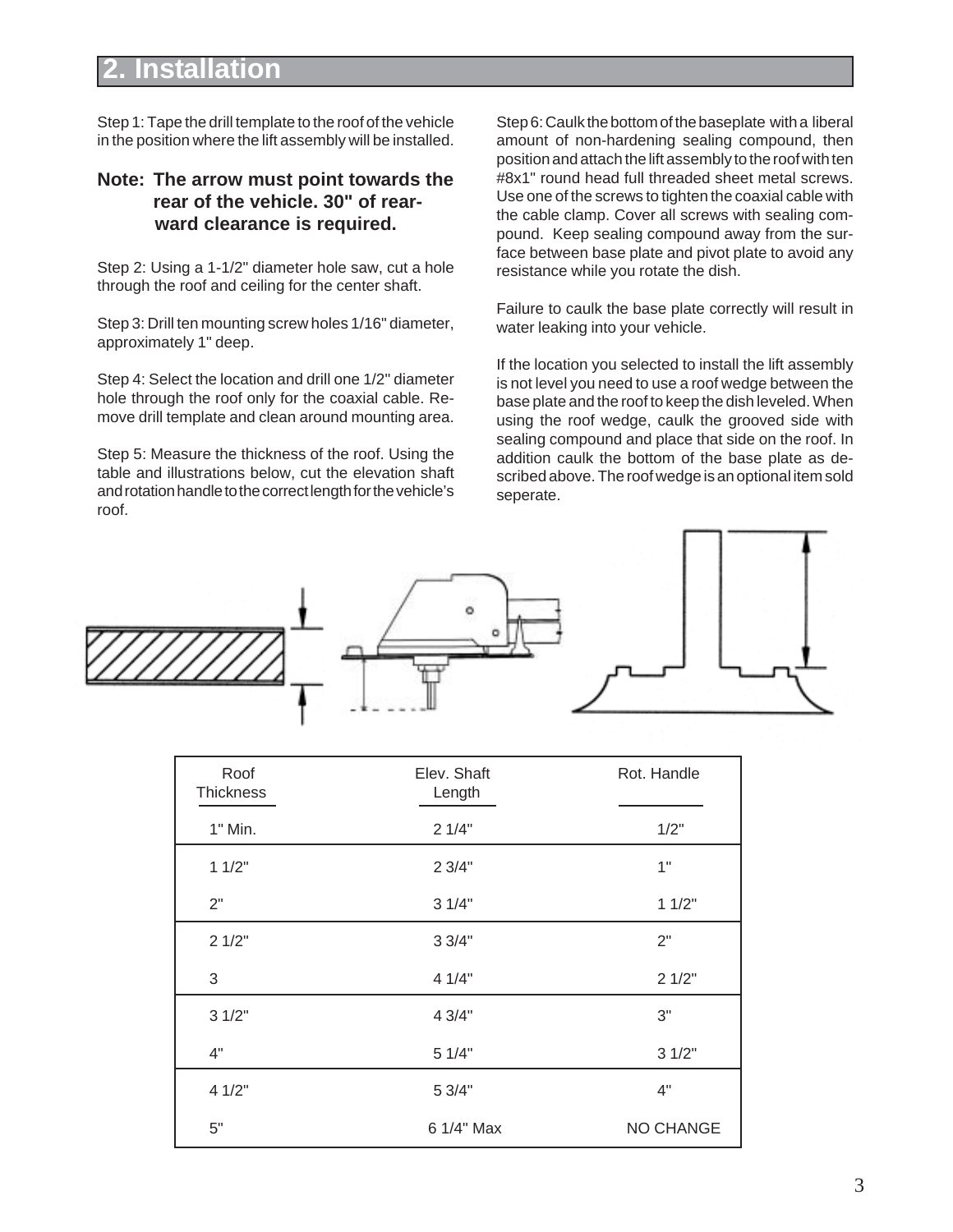#### **NOTE: Make sure there is adequate cable available for free rotation of the dish.**

Center the roof protection plate 7 1/4" from the rear of the base plate, peel the protective backing from the doublesided tape and press firmly onto the roof.

Step 7: Mount dish to the lift assembly using four 1/4"x1/2" bolts.

Step 8: Connect the 15' coaxial cable to the LNB cable and tighten.Feed the cable through the 1/2" hole into the inside of the vehicle. Seal around the hole and the cable with liberal amount of sealant to prevent water leak. Route the cable to the satellite receiver location.

Step 9: Locate the ceiling plate over the rotation handle with pointers aligned and slide assembly over shaft in ceiling. Mark hole positions and remove rotation handle. Mount ceiling plate in place using four #8x3/4" round head screws.

Step 10: Assemble rotation handle, spring, washer and elevating handle (See illustration). Slide all parts over shaft and tighten the screw in the elevation handle. Step 11: Operate the lift and rotate mechanisms to check for correct operation (See Section II - Operating Instructions).

Step 12: Connect the coaxial cable from the LNB to the connector marked "SATELLITE IN" on the rear of the satellite receiver. Attach a coaxial cable to the connector marked "VHF (SAT) UHF" on the rear of the satellite receiver and connect to the television set. If you have an off air TV antenna, attach the coaxial cable from the antenna to the connector marked "IN FROM ANTENNA" on the rear of the satellite receiver. When the satellite receiver is ON, you can watch the satellite channels. When the satellite receiver is OFF, you can wath the OFF AIR channels.

## *MAINTENANCE:*

Lubricate the gears and the "O" ring on the elevating shaft assembly at least twice yearly or as required. With the dish in the down position remove the 7/8-14 plug and spray a liberal amount of silicon lubricant on the gears and the "O" ring. Install the 7/8-14 plug. Remove the arrow clip on the gear housing and spray silicon lubricant into the hole. Install the arrow clip.



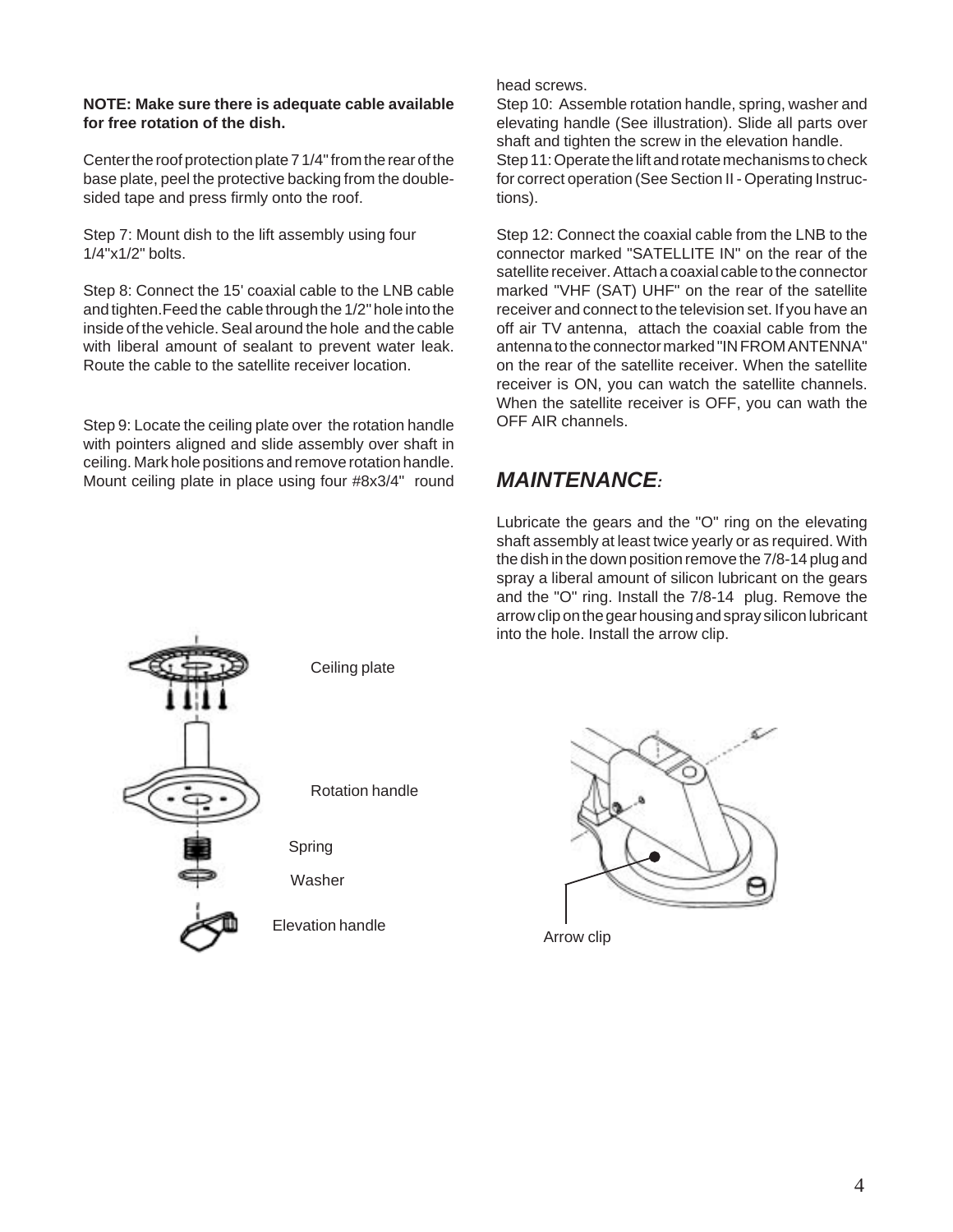# **SECTION II LOCATING THE SATELLITE**

## **To Locate The Satellite**

 1. Turn on the receiver and the TV. Select a TV station. Raise the dish all the way up by turning the elevation handle clockwise approximately17 turns while in travel position. Resistance will be felt when dish is all the way up.

**Note:** The pointer on the rotation handle indicates the direction of the dish.

One full turn corresponds to approximately 7 degrees of elevation change.

 2. Turn the elevation handle counter clockwise (ccw) the number of turns indicated in the table below to get the elevation for your location.

 3. Pull the rotation handle down and rotate the dish towards south until picture appears on TV set.

Sweep dish slowly side to side to maximize signal strength. If necessary change the elevation by 1/4 turn increments.

**Note:** Some receivers display the signal strength on the

TV set. You can use this option to maximize the signal strength by sweeping the dish from side to side.

Satellite finders, sold as an optional item, can also indicate the signal strength.

If you get a strong signal on your satellite finder but not picture on the TV you have locked onto the wrong satellite(DISH NET is 10 degrees west of DIRECT TV).

| Approximate<br><b>Elevation</b> | # of Turns<br><b>CCW</b> |
|---------------------------------|--------------------------|
| 60                              | O                        |
| 53                              | 1.0                      |
| 46                              | 2.0                      |
| 39                              | 3.0                      |
| 32                              | 4 በ                      |

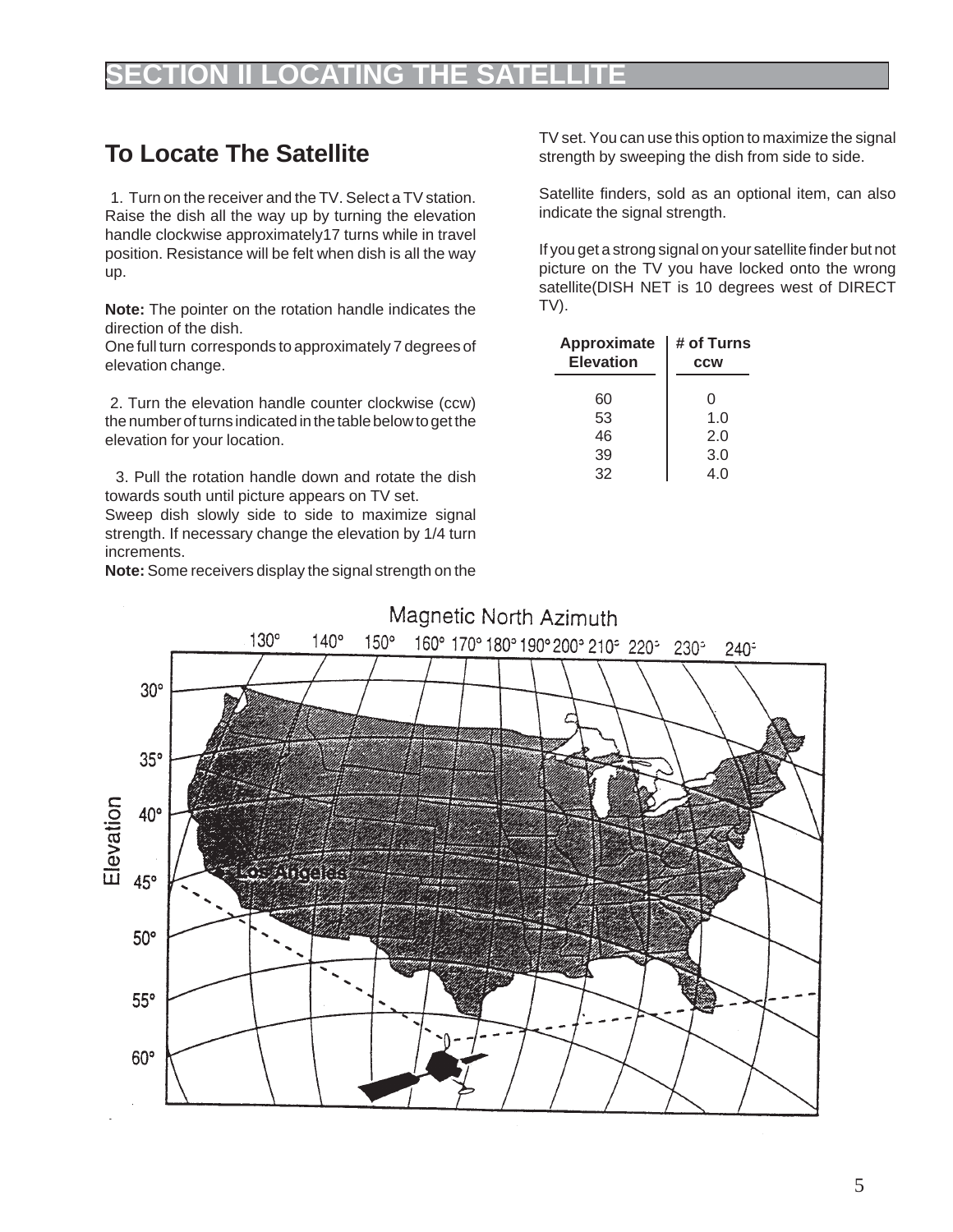# **1. To Raise & Rotate Dish**

*Warning: Vehicle must not be driven with dish in raised or partially raised position. Worm gear or worm may break as a result.*

A : Rotate elevation handle clockwise approximately 17 turns to raise the dish all the way up(resistance will be felt in the handle when dish is all the way up).

B: Rotate elevation handle counterclockwise to lower the dish to the desired position.

C: Pull rotation handle down to disengage gear from ceiling plate and rotate dish to desired position based on the geographical location.

# **2. To Lower Dish**

A: Pull rotation handle down to disengage gear from ceiling plate and rotate the dish until the pointer on the ceiling plate is aligned with the pointer on the rotation handle. Rotate elevation handle counterclockwise until you hear the dish touch the roof (resistance will be felt in the handle).

*WARNING: Lowering the dish with the pointers misaligned will damage the gears , elevating handle or gear housing.*

B: Turn the power on your receiver and TV off.

# **WARNING ! ! ! Align the pointers on the ceiling plate and rotation handle before you lower the Dish**

## **SECTION IV TROUBLESHOOTING**

| Elevation handle turns, but dish<br>does not raise or lower.                                                                                       | Handle loose<br>Stripped gears                                                                                                     | Tighten screw<br>Replace gears                                                                                                      |
|----------------------------------------------------------------------------------------------------------------------------------------------------|------------------------------------------------------------------------------------------------------------------------------------|-------------------------------------------------------------------------------------------------------------------------------------|
| Dish will not rotate                                                                                                                               | Rotation handle engaged to<br>ceiling plate<br>Obstruction when raised<br>Excessive caulking between base<br>plate and pivot plate | Pull down to disengage from<br>ceiling plate<br>Remove obstruction<br>Remove extra caulking                                         |
|                                                                                                                                                    | Friction adjustment                                                                                                                | Adjust center lock nut using a<br>15/16" deep socket                                                                                |
| Picture not clear<br>Note: Signals may be interfered with<br>or blocked if the dish is too close to<br>obstructions such as buildings or<br>trees. | Dish or vehicle position<br>Television<br>Cables                                                                                   | Change dish elevation 1/4 turn<br>See installation steps 13 & 14<br>Move vehicle<br>See "Locate the satellite" steps 1<br>through 3 |
| Water leaks through the center shaft<br>into the vehicle                                                                                           | Base plate not caulked corrrectly<br>Missing O-ring<br>Loosen center lock nut                                                      | Remove lift ASM fromm roof and<br>caulk correctly<br>Install O-ring<br>Adjust center lock nut using a<br>15/16" deep socket         |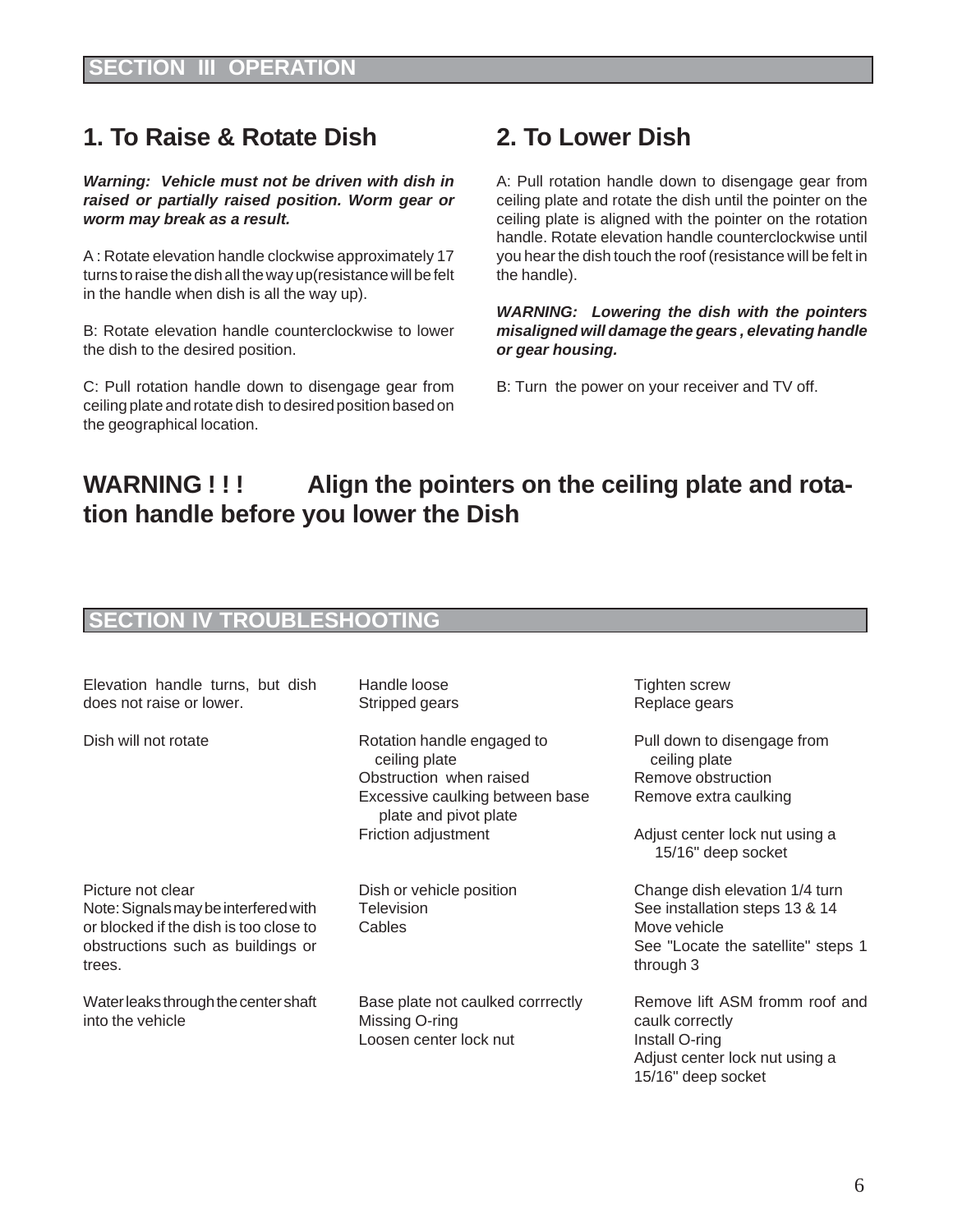# **SECTION V EXPLODED PARTS DIAGRAM**



| A  | 7/8-14 Nylon Plug      | 065614  |
|----|------------------------|---------|
| В  | Worm Gear              | 065563  |
| С  | Elev. Shaft asm        | 065640  |
| D  | Small O-Ring           | 065568  |
| E  | 1/4"x 2 1/2" Bolt      | 030062  |
| F  | 1/4" Nut               | 030064  |
| G  | Gear Housing           | 065610  |
| н  | Large O-Ring           | 065569  |
| ı  | Disc washer            | 065561C |
| J. | #10x1" Screw           | 065581  |
| ĸ  | Base Plate             | 065551C |
| L  | 3/4" Washer            | 065660C |
| M  | 3/4-16 Nylon Nut       | 065612  |
| N  | Ceiling plate          | 065651  |
| Ω  | #8x3/4" Screw          | 065574  |
| P  | <b>Rotation Handle</b> | 065656  |
| Q  | Sprin                  | 030280  |
| R  | Washer                 | 065659  |
| S  | Elev. Handle           | 065542  |
|    |                        |         |

Gear Kit: P/N 019605 contains 1 065563 1 065640 1 065568 1 065614

**Distributors:**

| <b>Arrow Distributing</b> | (800) 228-1001 |
|---------------------------|----------------|
| <b>Coast Distribution</b> | (800) 495-5858 |
| DTI                       | (800) 289-0919 |
| AntennaTek                | (888) 349-8303 |

| 800) 228-1001 |
|---------------|
| 800) 495-5858 |
| 800) 289-0919 |
| 888) 349-8303 |